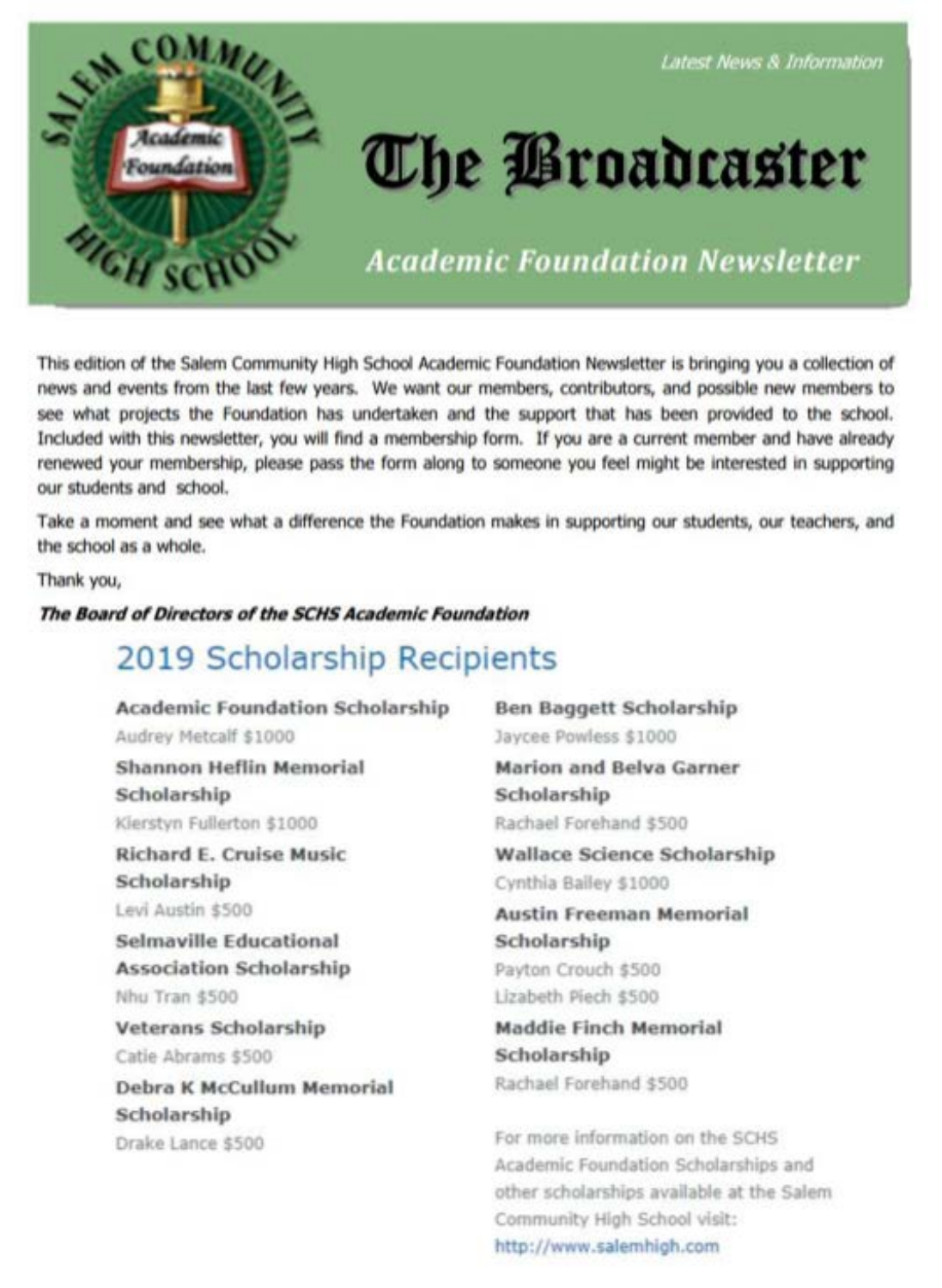### Board of **Directors**

**Sheila Baldridge** President **Don Decker** Vice-President **John Gaston** Treasurer **Brad Detering** Secretary

T.J. Burge **Neil Chance Larry Clark Darren Dwyer** Jane Gaston **Bob Hanev Mike Hargis Debby Hays Dena Heflin Suzy Hood Jared Hunter Misty Johannes Beve Jones Grea Malan Kert Martin Rhonda Mulvany Kirby Phillips Geff Purcell James Sager Carson Smith James Toth** Debbie Woodruff **Todd Woodruff** 



Each year the SCHS Academic Foundation recognizes one of our staff members for outstanding performance and representation of conduct. The nominated individual receives a basket and a small monetary award to help with costs incurred in the classroom.







2019 Drew Johnson Career Tech Ed

2018 **Scott Steward** Physical Education **Athletic Director** 

2017 **Marii Gibbs** Media Specialist

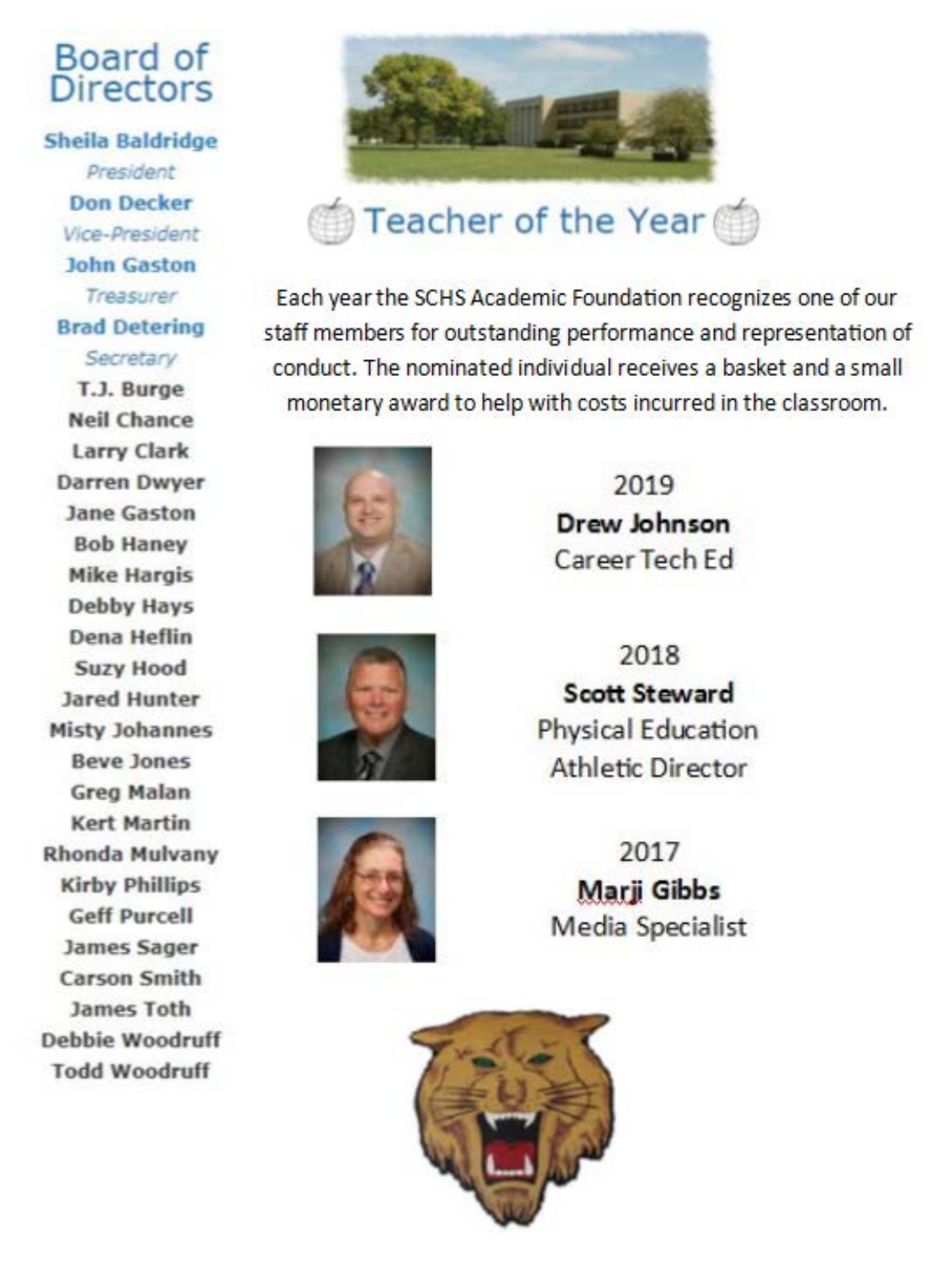

# 2019 Foundation Elected Officials



From Left to Right: John Gaston - Treasurer, Don Decker - Vice President,

Sheila Baldridge - President, and Dr. Brad Detering - Secretary.

## 2019 Foundation Mini-grant recipients

Ms.Pea - 4 Nikon Digital Cameras

Mr.Ramos - 3 LED Digital Microscopes with USB camera

Mrs.Timmerman - Wireless Document Camera

Mrs.Toth - 20 Magnifying lenses for iPads, 20 Maginfying glasses, and 20 explorer backpacks

# **SCHS Shooting For Education**

The Academic Foundation would like to send a special thank you out to our Shooting for Education sponsors for the 19-20 school year. Through generous donations these sponsors help to support the Foundation and its many endeavors. This year's sponsors are: Peoples National Bank, Juka State Bank, Hunter Law Firm, and Kane Insurance.

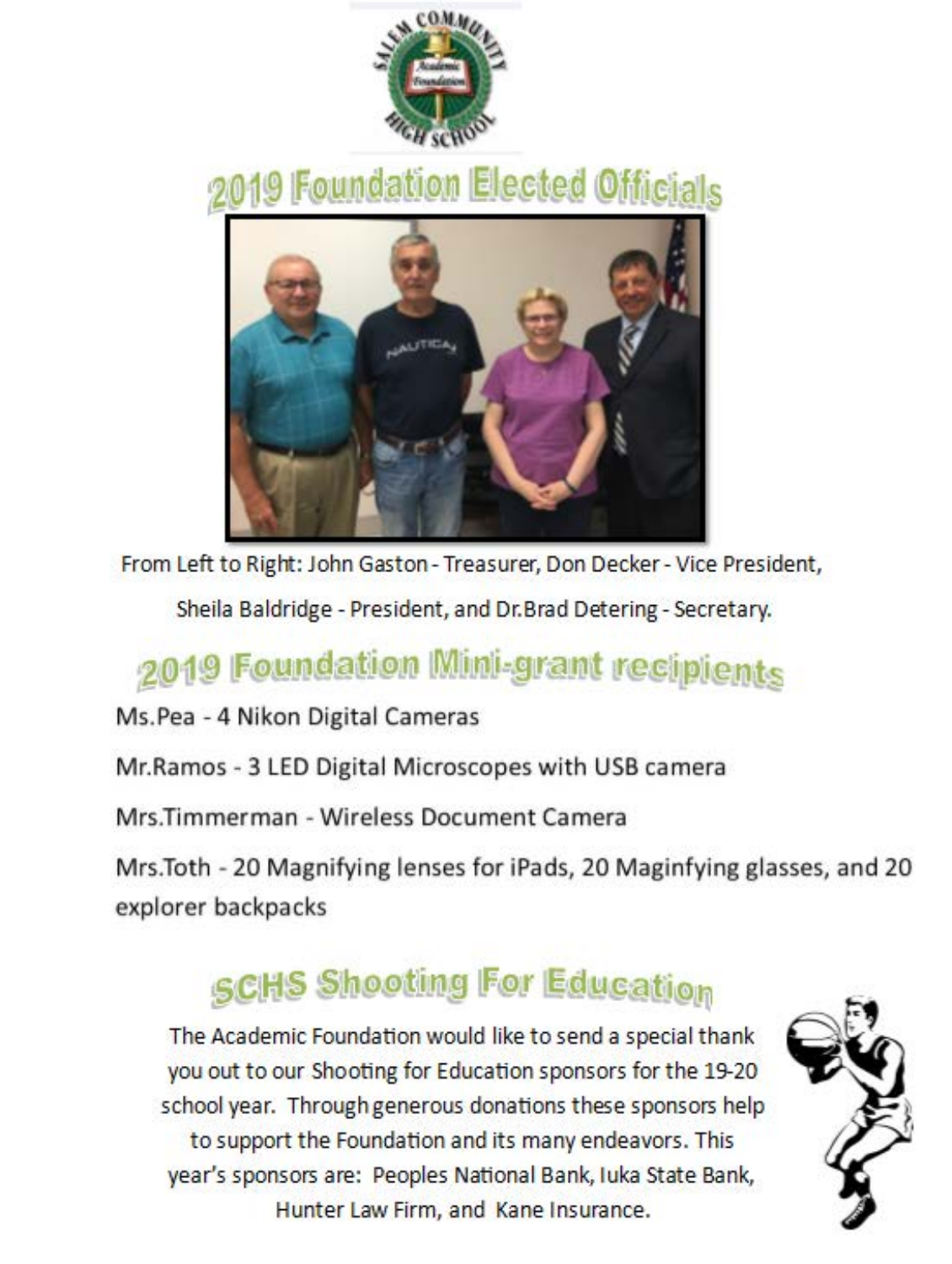

Nominations are now being accepted for the 2020 Salem Community High School Hall of Fame Induction ceremony. The purpose of the SCHS Academic Foundation Hall of Fame is to recognize those individuals who, through leadership and character, have made exceptional contributions to the honor and prestige of Salem Community High School. You can nominate an individual at academicfoundation.salemhigh.com

#### lemhigh.com Wisit Sa



# **Wisit the Academic Foundation Webpage**





### Purpose of the Academic Foundation

The SCHS Academic Foundation is a non-profit association devoted to supporting, enhancing, and promoting academic opportunities for the Salem Community High School. The Foundation is run by a volunteer board of directors. Opportunities are made available to staff at SCHS for implementing programs in their dassrooms and throughout their departments. One of the opportunities is the mini-grants made available to teachers each year. Mini-grants support, encourage, and fadilitate great teaching ideas. Mini-grants are modest cash awards that help educators make a positive difference in their classrooms.